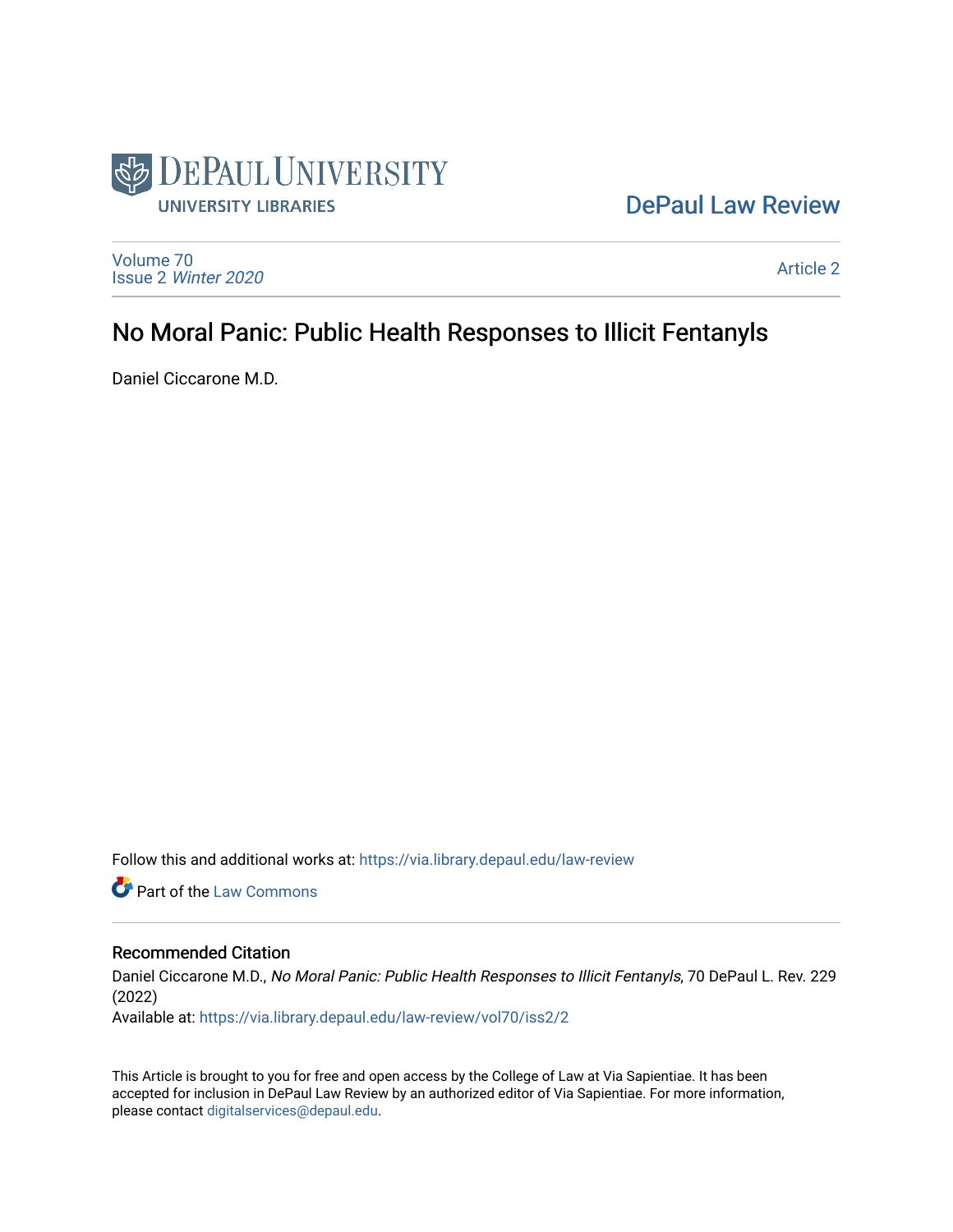## **NO MORAL PANIC: PUBLIC HEALTH RESPONSES TO ILLICIT FENTANYLS**

#### *Daniel Ciccarone, M.D., M.P.H.\**

#### ABSTRACT/SUMMARY

Overdose deaths due to illicit fentanyl represent a historic crisis–one full of challenges. But this era is also one of historic opportunity to rebalance our drug policies in favor of demand reduction (including treatment) and away from failed prohibitionist policies, reorienting to a healthier society resilient to problematic drug use.

#### I. A DRUG CRISIS OF HISTORIC PROPORTION

For the first time in 100 years, life expectancy at birth has gone down in the United States three consecutive years from 2014 to 2017.<sup>1</sup> In 1919, mortality rates increased because of the ravages of World War I and the great influenza pandemic.<sup>2</sup> Because these events disproportionately affected young people, life expectancy went down correspondingly. While the effects of the current COVID-19 pandemic are unfolding—the full brunt of its effects on mortality and morbidity will be unveiled over several years—we are plagued by another scourge: drug poisoning that is disproportionately affecting young people and decreasing total life expectancy.3 According to the latest formal data from the U.S. Centers for Disease Control and Prevention (CDC), there were 67,367 drug overdose deaths in the United States in 2018, a tripling in rate from 6.1/100,000 US population in 1999 to 20.7/100,000 in 2018 (239% increase).4 Since the beginning of the opioid epidemic, over 750,000 Americans have died from drug poisoning.5 Annual deaths due to drug overdoses now exceed deaths due to car accidents,

<sup>\*</sup> Professor, Department of Family and Community Medicine, University of California San Francisco.

<sup>1.</sup> Sherry L. Murphy et al., *Mortality in the United States, 2017*, NCHS DATA BRIEF. NO. 328, at 1 (Nov. 2018); Steven H. Woolf & Heidi Schoomaker, *Life Expectancy and Mortality Rates in the United States, 1959-2017*, 322 JAMA 1996, 1998 (2019).

<sup>2.</sup> NCHS, NAT'L VITAL STATS. SYS., *Drug Overdose Deaths in the United States, 1999–2018*, https://www.cdc.gov/nchs/data/databriefs/db356\_tables-508.pdf#3.

<sup>3.</sup> Woolf & Schoomaker, *supra* note 1, at 1999.

<sup>4.</sup> Holly Hedegaard et al., *Drug Overdose Deaths in the United States, 1999–2018*, NCHS DATA BRIEF NO. 356, at 1 (2020).

<sup>5.</sup> *Id.*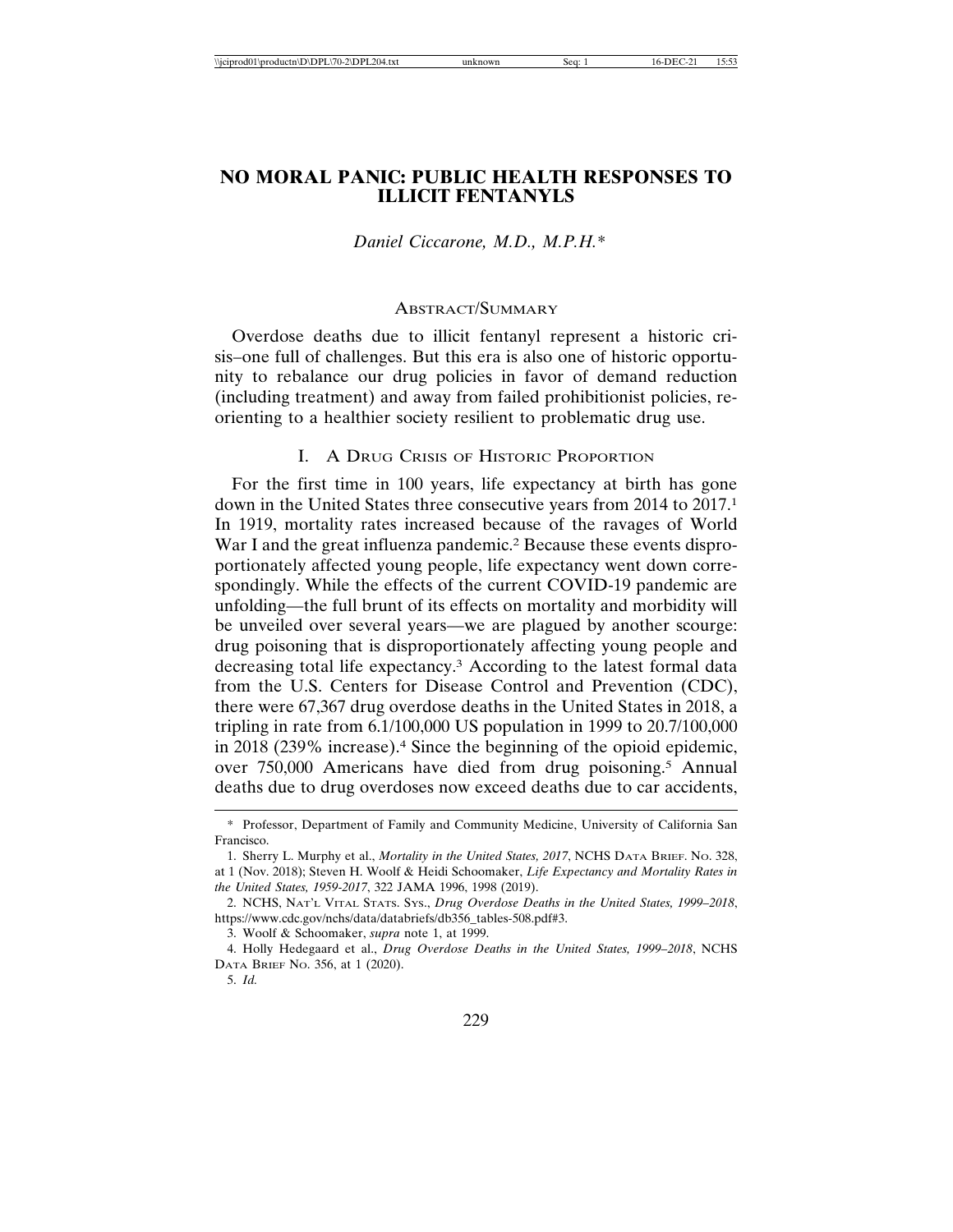gun violence, and even HIV at the height of the 1990s' HIV epidemic.<sup>6</sup>

#### *A. The triple wave epidemic*

The triple wave epidemic of overdose deaths stems from three classes of opioids: prescription opioid pills ("semi-synthetic opioids" in Figure 1), heroin, and synthetic opioids other than methadone.<sup>7</sup> Figure 1 shows three waves of opioid mortality, each wave cresting on top of the one before it. In the first wave, overdoses related to opioid pills started rising in the year 2000 and have steadily grown through 2016.<sup>8</sup> The second wave saw overdose deaths due to heroin, which started increasing clearly in 2007, surpassing the number of deaths due to opioid pills in 2015.9 The third wave of mortality has arisen from fentanyl, fentanyl analogues and other illicit synthetic opioids in the drug supply, climbing slowly at first, but dramatically after 2013.10 Data from 2017 show synthetic opioid deaths continuing to rise, reaching a peak of over 28,000, while opioid pill and heroin overdose deaths leveled off, albeit at very high levels of approximately 15,000 deaths in each category.11 It is important to note that the latest provisional data from the CDC shows the third wave—deaths due to fentanyls—continuing to rise with 48,729 deaths attributed to synthetic opioids in the 12-month period through July of 2020; an 48% increase from the 12 month period August 2018 through July 2019.12

<sup>6.</sup> Josh Katz, Drug Deaths in America Are Rising Faster Than Ever, N.Y. TIMES (June 5, 2017), https://www.nytimes.com/interactive/2017/06/05/upshot/opioid-epidemic-drug-overdosedeaths-are-rising-faster-than-ever.html.

<sup>7.</sup> Daniel Ciccarone, *The triple wave epidemic: Supply and demand drivers of the US opioid overdose crisis*, 71 INT'L J. DRUG POL'Y 183, 183–85 (2019).

<sup>8.</sup> NATIONAL CENTER FOR HEALTH STATISTICS, *supra* note 2.

<sup>9.</sup> *Id.*

<sup>10.</sup> *Id.*

<sup>11.</sup> Holly Hedegaard et al., *Drug Overdose Deaths in the United States, 1999–2017*, NCHS DATA BRIEF NO. 329, at 4 (2018).

<sup>12.</sup> *Provisional Drug Overdose Death Counts*, CDC, NAT'L CTR. HEALTH STATS., https:// www.cdc.gov/nchs/nvss/vsrr/drug-overdose-data.htm (last updated Feb. 17, 2021) (last visited Feb 24, 2021).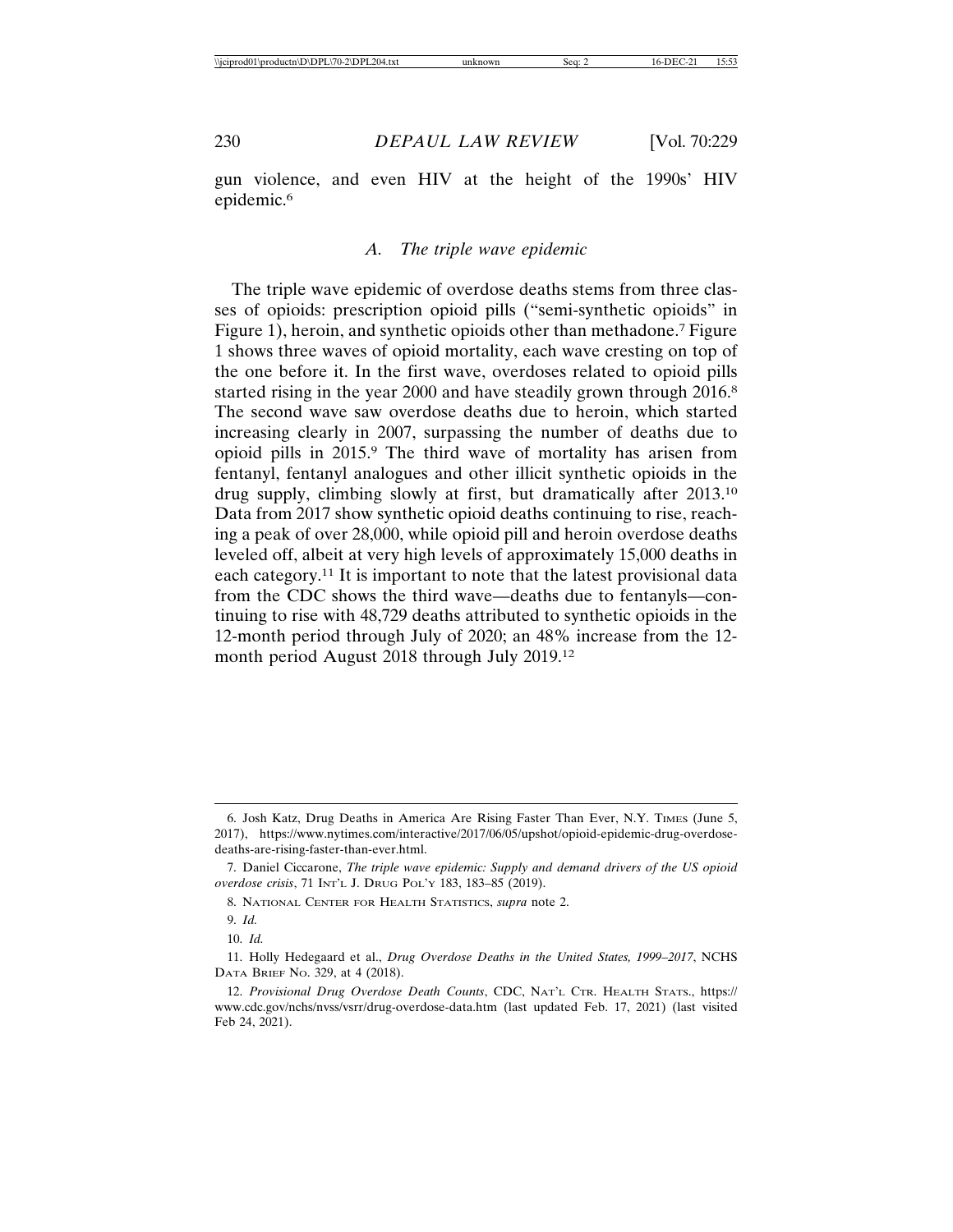

#### *B. Understanding fentanyls*

Opioids are placed in three classes, based on their relationship to opium: natural, semi-synthetic and synthetic.13 Natural opioids, often called "opiates," are derived from opium, a gum extract of the poppy ovary; examples include morphine and codeine.14 Semi-synthetics are derived from opium derivatives, such as morphine or thebaine (examples include well-known pharmaceutical opioids, such as hydromorphone and oxycodone, as well as illicit heroin, i.e., diacetyl morphine).15 Synthetic opioids have no relationship to opium-based products and are produced in pharmaceutical facilities.16 Examples include fentanyl and methadone. Another way to classify opioids is by their mechanism of action at the mu-receptor of the nervous system: agonist, partial agonist, and antagonist.17 Many pain medications as

17. *Id.* at 138–42.

<sup>13.</sup> Kimberly D.L. Parks et al., *The Pharmacology of Opioids*, *in* THE ASAM PRINCIPLES OF ADDICTION MEDICINE 135 (Abigail J. Herron & Timothy K. Brennan eds., 3d ed. 2020).

<sup>14.</sup> *Id.* at 135.

<sup>15.</sup> *Id.* at 136.

<sup>16.</sup> *Id.*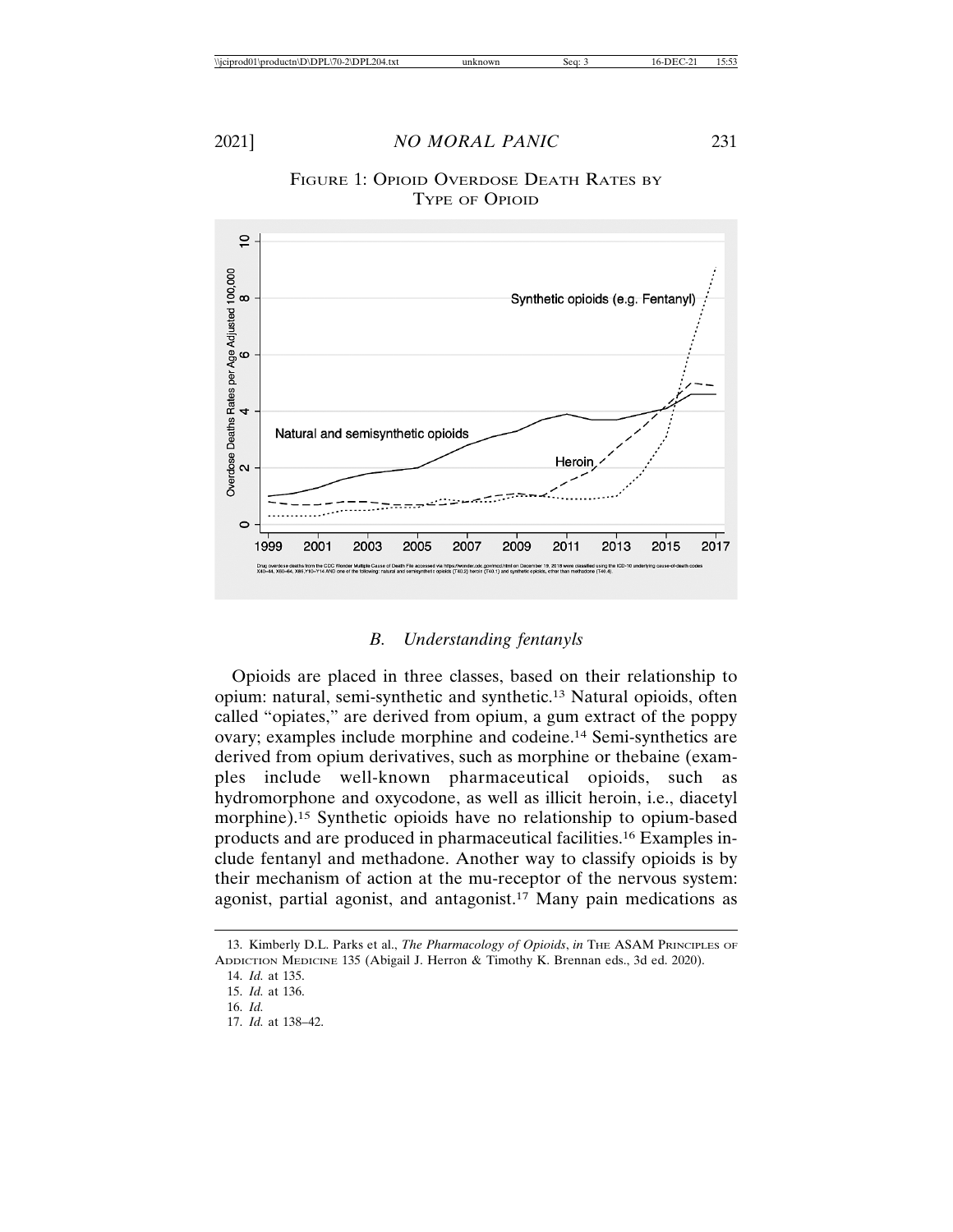well as most opioids with abuse potential are full mu-agonists.<sup>18</sup> By triggering the mu-receptor, they induce pain relief, as well as euphoria.19 Partial agonists are just that: weaker stimulators of the mu-receptor. A good example of a partial agonist is the medication buprenorphine, considered an excellent choice in treating opioid use disorder.20 Antagonists are essentially blockers of the mu-receptor, and thus trigger no effect, except perhaps dislocating an agonist from mu binding and reversing its effect; the overdose reversal agent naloxone is a good example of this action.21

Fentanyl and its chemical cousins, the fentanyl analogues, are synthetic opioids.22 Mother chemical fentanyl is a powerful agonist with potency by volume a hundred times that of morphine and forty times that of heroin.23 As a medication, fentanyl is successfully used in surgery, obstetrics, and end-of-life care24; it has both short-acting and long-acting forms<sup>25</sup> which, when used correctly, are tremendously useful. The street drug fentanyl that is fueling the current overdose crisis is an illicitly manufactured product. According to the Drug Enforcement Administration (DEA), illicit fentanyl is mostly coming from China or Mexico.26 There is Estonian and Russian production as well, but those products do not come to the U.S.27 There have been waves of fentanyls transported into the U.S. for three decades, the last one in the Chicago region occurred in 2006; however, the most recent wave, beginning in 2014, is the longest lasting and nationwide.<sup>28</sup>

My research team and I have the privilege of doing some research in street-based settings, talking to persons who use drugs and observing heroin, fentanyl, and other drug use. This research helps gain a rich cultural understanding of drug use, along with gaining the perspective of those most affected by the vicissitudes in supply and the

25. *Id.*

26. U.S. DEP'T JUST., DRUG ENFORCEMENT ADMIN., 2016 NATIONAL DRUG THREAT ASSESS-MENT SUMMARY vii (2016).

27. Sarah G. Mars et al., *Illicit fentanyls in the opioid street market: desired or imposed?*, 114 ADDICTION J. 774, 775 (2019).

28. Daniel Rosenblum et al*., The Rapidly Changing US Illicit Drug Market and the Potential for an Improved Early Warning System: Evidence from Ohio Drug Crime Labs*, 208 DRUG & ALCOHOL DEPENDENCE 1, 1–2 (2020).

<sup>18.</sup> *Id.* at 139–40.

<sup>19.</sup> Parks et al., *supra* note 13, at 136–39.

<sup>20.</sup> *Id.* at 141–42.

<sup>21.</sup> *Id.* at 144.

<sup>22.</sup> Joji Suzuki & Saria El-Haddad, *A review: Fentanyl and non-pharmaceutical fentanyls*, 171 DRUG & ALCOHOL DEPENDENCE 107, 107 (2017).

<sup>23.</sup> Daniel Ciccarone, *Fentanyl in the US heroin supply: A rapidly changing risk environment*, 46 INT'L J. DRUG POL'Y 107, 108 (2017).

<sup>24.</sup> Suzuki & El-Haddad, *supra* note 22, at 108.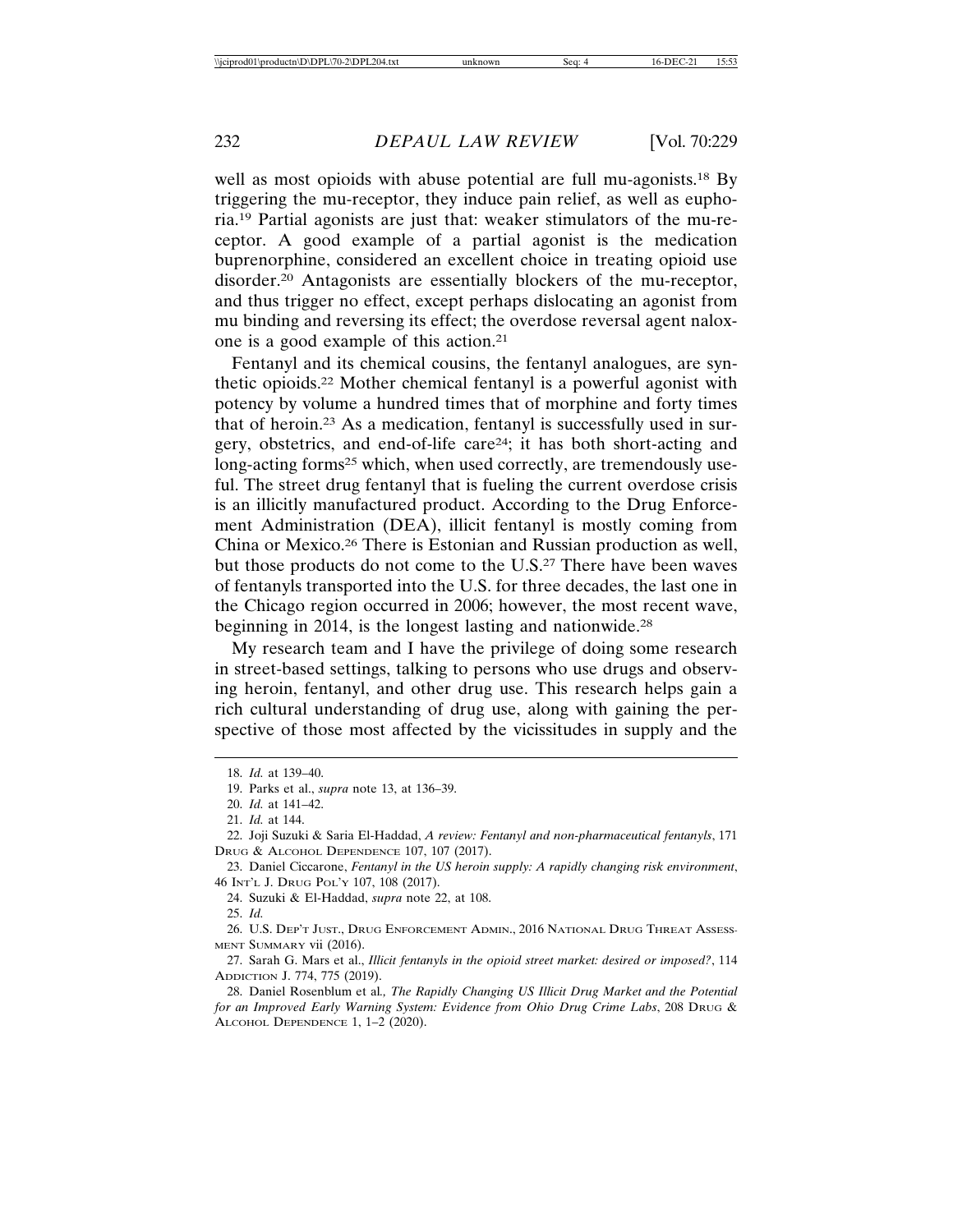structural risks that are imposed on them. From a public health perspective, we are interested in understanding both imposed risk as well as behavioral risk taking. These understandings better inform interventions to reduce the negative health outcomes. We have written extensively on fentanyl supply, risk, and perception.29 Among our findings: fentanyls are a supply side phenomenon that were not driven by demand from heroin users;<sup>30</sup> most street-based fentanyls are not sold as is,<sup>31</sup> they are sold as fentanyl-adulterated or -substituted heroin (FASH)32; fentanyl adulteration is occurring unbeknownst to users and low-level dealers<sup>33</sup>; FASH is the norm in the areas of the country with the highest overdose rates (i.e., the Midwest and New England regions);34 the fentanyl component of FASH is unpredictable and under constant change;<sup>35</sup> and as fentanyl supply changes, overdose risk changes.36 It is important to note that the cryptic nature of FASH and the resultant vicissitudes in heroin and fentanyl potency are likely driving overdose (more so than sheer potency alone). Fentanyls may be here to stay; the continued presence of this deadly chemical class over the last five years is evidence of its durable supply.37

#### II. PARADOXES OF PROHIBITION

#### *A. The failure of drug prohibition*

Drug policy is roughly divided into two poles: demand reduction and supply reduction. As noted, FASH is a supply-side imposition into the US drug market.38 Since it is supply-sided, then why not simply "turn off the tap"? Attempting to decrease the problem by curtailing

- 32. Ciccarone et al., *Heroin uncertainties*, *supra* note 29, at 147.
- 33. *Id.* at 149.
- 34. Ciccarone, *supra* note 7, at 186
- 35. Mars et al., *supra* note 27, at 775–76.
- 36. Rosenblum et al., *supra* note 28, at 3–7.

<sup>29.</sup> Sarah G. Mars et al., *The Textures of Heroin: User Perspectives on "Black Tar" and Powder Heroin in Two U.S. Cities*, 48 J. PSYCHOACTIVE DRUGS 270, 276–77 (2016); Daniel Ciccarone et al., *Heroin uncertainties: Exploring users' perceptions of fentanyl-adulterated and -substituted 'heroin'*, 46 INT'L J. DRUG POL'Y 146, 147, 149, 152 (2017); Ciccarone, *supra* note 23, at 107; Sarah G. Mars et al., *Sold as Heroin: Perceptions and Use of an Evolving Drug in Baltimore, MD*, 50 J. PSYCHOACTIVE DRUGS 167, 168 (2018); Sarah G. Mars et al., *Toots, tastes and tester shots: user accounts of drug sampling methods for gauging heroin potency*, 15 HARM REDUCTION J. 1 (2018); Mars et al., *supra* note 27, at 774; Ciccarone, *supra* note 7, at 183; Rosenblum et al., *supra* note 28.

<sup>30.</sup> Mars et al., supra note 27, at 774–779.

<sup>31.</sup> Mars et al., *Sold as Heroin*, *supra* note 29, at 174.

<sup>37.</sup> U.S. DRUG ENFORCEMENT AGENCY, DEA INTELLIGENCE REPORT: FENTANYL FLOW TO THE UNITED STATES 2–4 (2020).

<sup>38.</sup> Mars et al., *supra* note 27, at 779.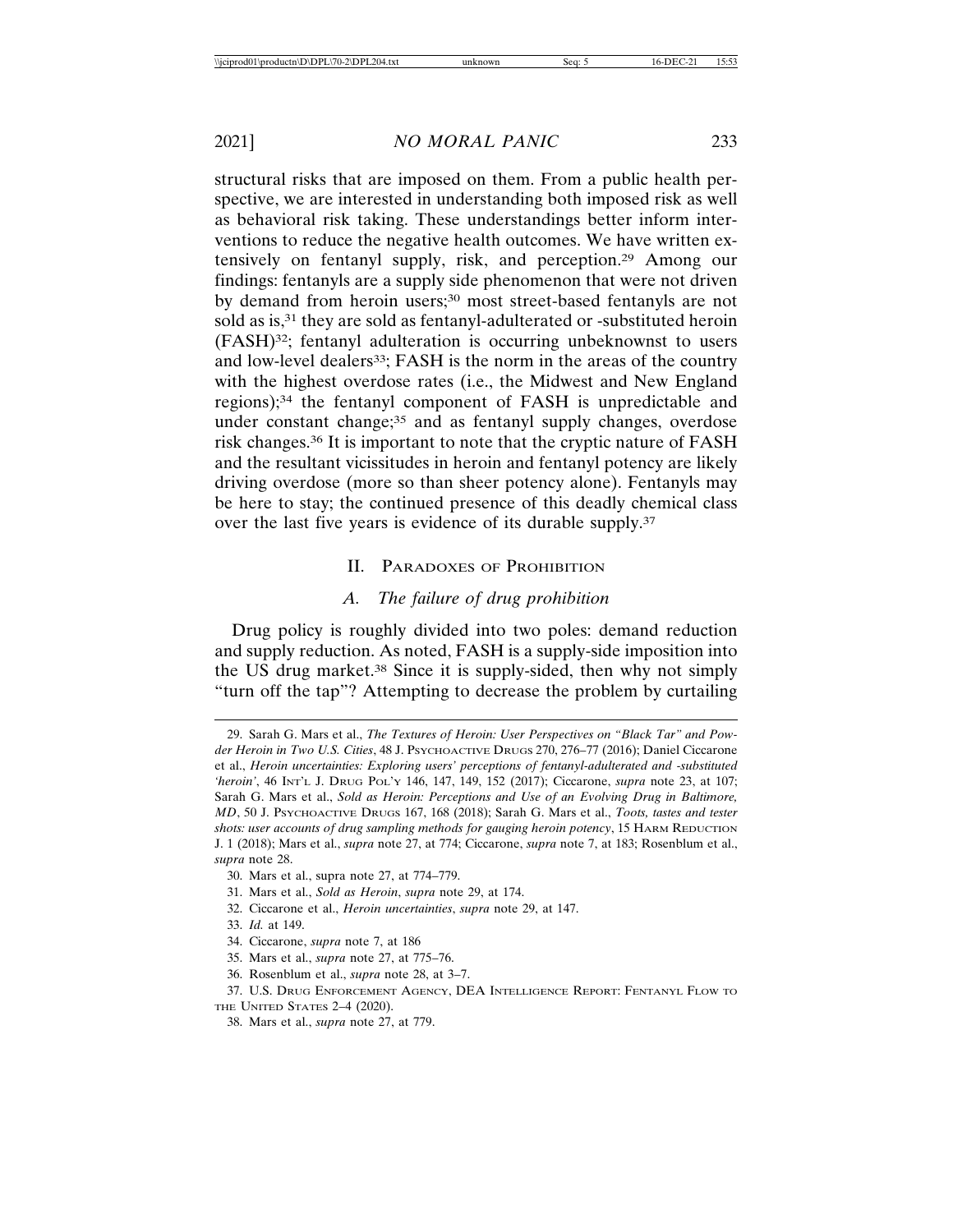supply does not work as well as desired, and in fact, having an excessive supply focus can have paradoxical results.

Supply control, including prohibition of drugs and the corollary penalization of drug use, has been the leading force in U.S. drug policy for over a hundred years.39 The founding father of such prohibitionist efforts, which began in the 1920s, was Henry Anslinger. President Richard Nixon famously coined the term "war on drugs" to highlight his administration's efforts to curb the drug problem in the early 1970s. There is an extensive critical literature on the societal outcomes of this so-called war on drugs. I want to focus on one paper that is highly relevant to the current crisis.



FIGURE 2. MORTALITY RATES FROM UNINTENTIONAL DRUG OVERDOSES.

(A and B) Mortality rates for (A) individual drugs and (B) all drugs. Detailed data for individual drugs are only available from 1999 to 2016, although additional data for all drugs are available since 1979 (this area is grayed out). The exponential equation and fit are shown for all drugs. (Synth Opioids OTM: synthetic opioids other than methadone. This category includes fentanyl and its analogs.) From Jalal H, Buchanich J, Roberts MS, Balmert LC, Zhang K, Burke DS. Changing dynamics of the drug overdose epidemic in the United States from 1979 through 2016, Science 21 Sep 2018:Vol. 361, Issue 6408,

<sup>39.</sup> DAVID T. COURTWRIGHT, DARK PARADISE: A HISTORY OF OPIATE ADDICTION IN AMERICA 1, 2 (2001).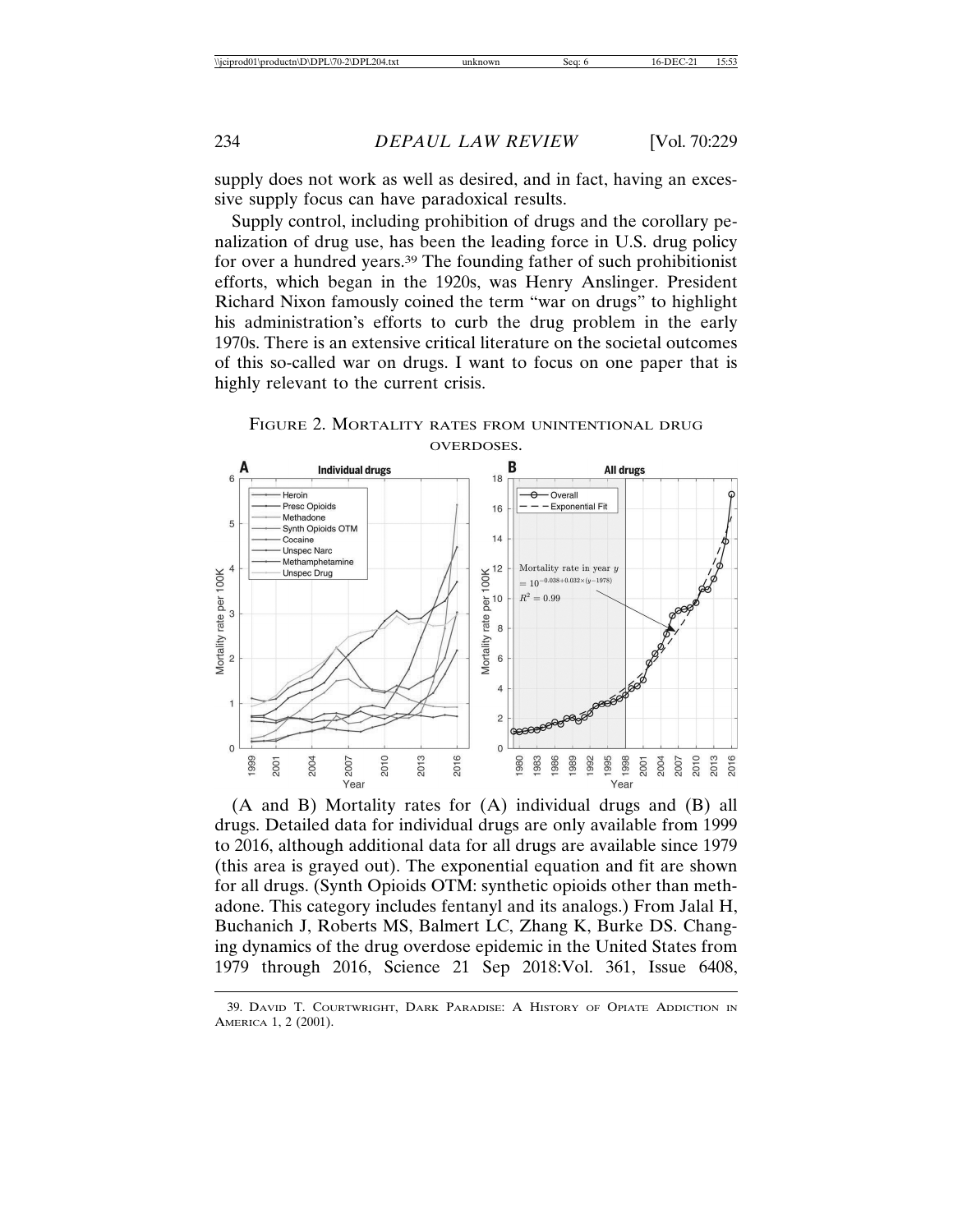eaau1184. DOI: 10.1126/science.aau1184. Reprinted with permission from AAAS.

*Science*, a journal published by the American Association for the Advancement of Science (AAAS), is the "premier global science weekly" reporting on advances in scientific understandings in the world.40 Hawre Jalal and colleagues reported the results of their analysis of thirty-eight years (1978–2016) of U.S. drug mortality data.<sup>41</sup> They found an exponential growth in the drug-related death rate over this time period (Figure 2). This exponential increase in drug-related death rate was not defined by any specific class of drugs. Each era has its problematic drug defined by supply or by cultural desire, but there may be underlying drivers of problematic drug use leading to death that are independent of the class of drug that continue to get worse over time. Rising mortality due to opioids, including fentanyls, is only the latest manifestation of this multi-decade phenomenon. There is no doubt, however, that the triple wave has made the situation much worse.

The reasons for this "worst case" public health scenario involves two failures: first, that of drug prohibition to curb the problem, and second, the failure to address the underlying, root causes of problematic drug use.

There is a metaphor used in drug policy when discussing the paradoxical effects of many supply interventions: that of the "balloon," considering that attempts to restrict supply are like squeezing a balloon and, as we all know, that leads to the balloon popping out in an *unexpected* place. There are a number of solid academic analyses which discuss the challenges of our long-standing drug prohibitionist policies.42 One example highlights an unforeseen consequence of a large-scale supply intervention.43 In the 1990s and 2000s, the U.S. supported intense efforts to reduce cocaine production in Colombia and its export to the United States.44 These efforts included crop spraying and supply route interdiction, as well as arrest, extradition, and sup-

44. *Id.* at 279.

<sup>40.</sup> AM. ASS'N ADVANCEMENT SCI., *Scientific Journals*, https://www.aaas.org/journals (last visited Mar. 10, 2021).

<sup>41.</sup> Harwe Jalal et al., *Changing dynamics of the drug overdose epidemic in the United States from 1979 through 2016*, 361 SCIENCE 1218, 1218 (2018).

<sup>42.</sup> ROBERT J. MACCOUN & PETER REUTER, DRUG WAR HERESIES: LEARNING FROM OTHER VICES, TIMES, & PLACES 21–22 (2001); PETER ANDREAS & ETHAN NADELMANN, POLICING THE GLOBE: CRIMINALIZATION AND CRIME CONTROL IN INTERNATIONAL RELATIONS 21 (2006).

<sup>43.</sup> Daniel Ciccarone, *Heroin in brown, black and white: Structural factors and medical consequences in the US heroin market*, 20 INT'L J. DRUG POL'Y 277, 277–82 (2009).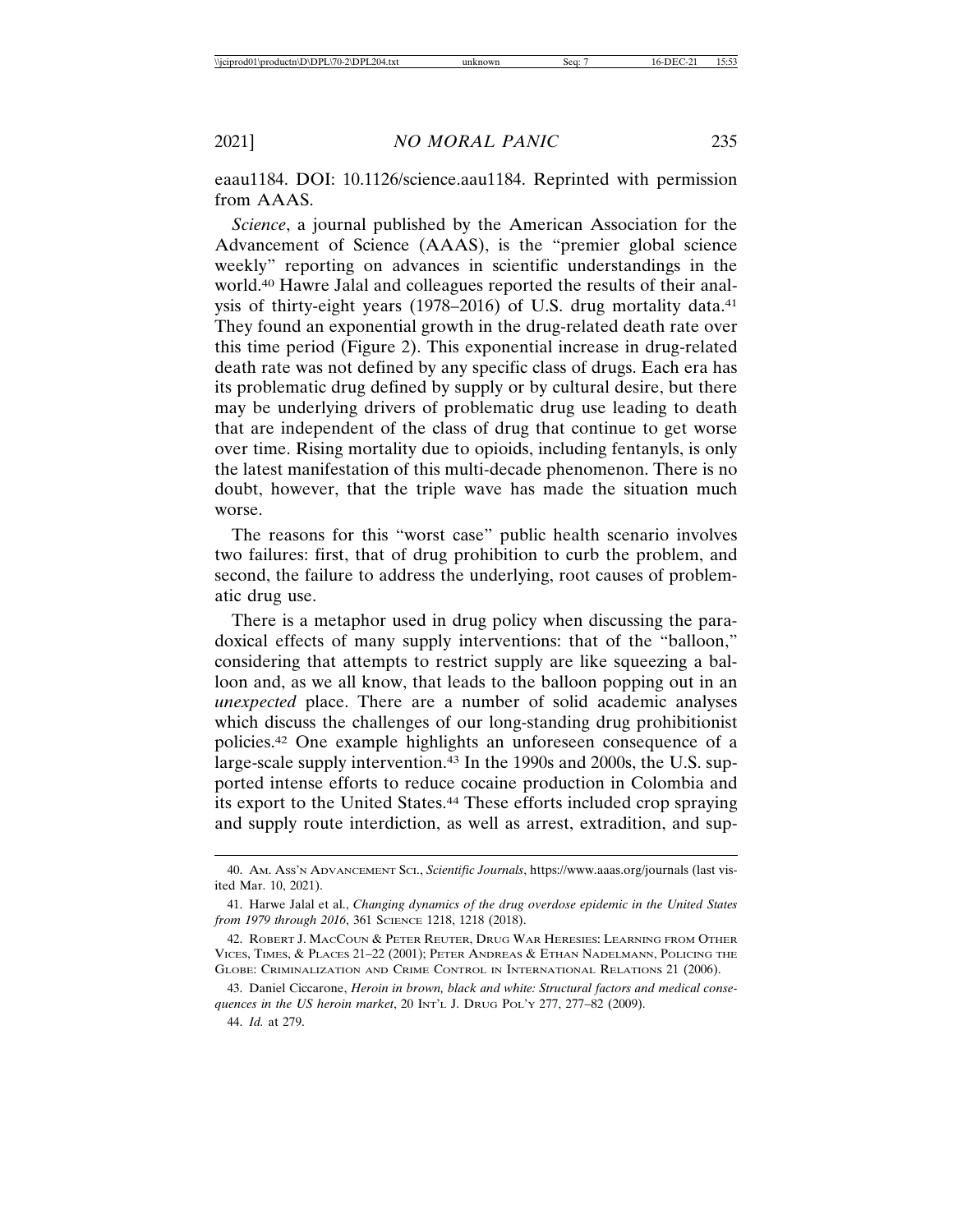ported killing of drug cartel leaders.45 The goal was to negatively affect the historically high cocaine production at the time—at the height of which approximately 1,000 metric tons were estimated to be produced each year.46 One unexpected result of this downward pressure on cocaine was the introduction of poppy and heroin production for the first time in Colombian history.47 Prior research noted that "[t]he diversification of Colombian drug production and export to include heroin in addition to cocaine, with the resultant increase in heroin availability in the US, despite reduced supply from traditional sources, highlights a paradoxical effect of interdiction."<sup>48</sup> The influx of new Colombian-sourced heroin into the U.S. led to a nationwide decrease in heroin price to historically low levels.49 The DEA's metric for success in controlling a drug's supply is increased price.50 Despite multidecade efforts to control heroin into this country, whether from Afghanistan, Colombia, or Mexico, heroin prices have been pushed to generationally low levels.51

One under-recognized driver of drug mortality is demand and its under-treated root causes.52 The demand-side argument examines the structural factors that might be driving the triple wave overdose epidemic.53 The "diseases of despair" analyses highlight the extraordinary rise in death rates among the middle-aged White population without a college degree in three related categories: drug poisoning, alcohol-related disease, and suicide.<sup>54</sup> The most compelling structural determinants for opioid-related use and mortality include an aging population with rises in reported pain and disability, economic distress, declining social cohesion and rising psychological malaise that may have led an at-risk population to seek opioids in the first place.55 In this line of reasoning, increased prescription opioid supply is a "vector" of the opioid overdose epidemic with more proximal root

54. Elizabeth M. Stein et al., *The Epidemic of Despair Among White Americans: Trends in the Leading Causes of Premature Death, 1999–2015*, 107 AM. J. PUB. HEALTH 1541, 1545 (2017).

55. Dasgupta et al., *supra* note 52, at 182–86.

<sup>45.</sup> *Id.*

<sup>46.</sup> UNITED NATIONS OFFICE FOR DRUG CONTROL AND CRIME PREVENTION, GLOBAL IL-LICIT DRUG TRENDS 57 (2002).

<sup>47.</sup> Ciccarone, *supra* note 43 at 279.

<sup>48.</sup> *Id.* at 279.

<sup>49.</sup> Daniel Ciccarone et al., *Impact of South American heroin on the US heroin market 1993–2004*, 20 INT'L J. DRUG POL'Y 392, 399 (2009).

<sup>50.</sup> *Id.* at 392.

<sup>51.</sup> *Id.* at 399–400.

<sup>52.</sup> Nabarun Dasgupta et al., *Opioid Crisis: No Easy Fix to Its Social and Economic Determinants*, 108 AM. J. PUB. HEALTH 182, 183 (2018).

<sup>53.</sup> *Id.* at 183.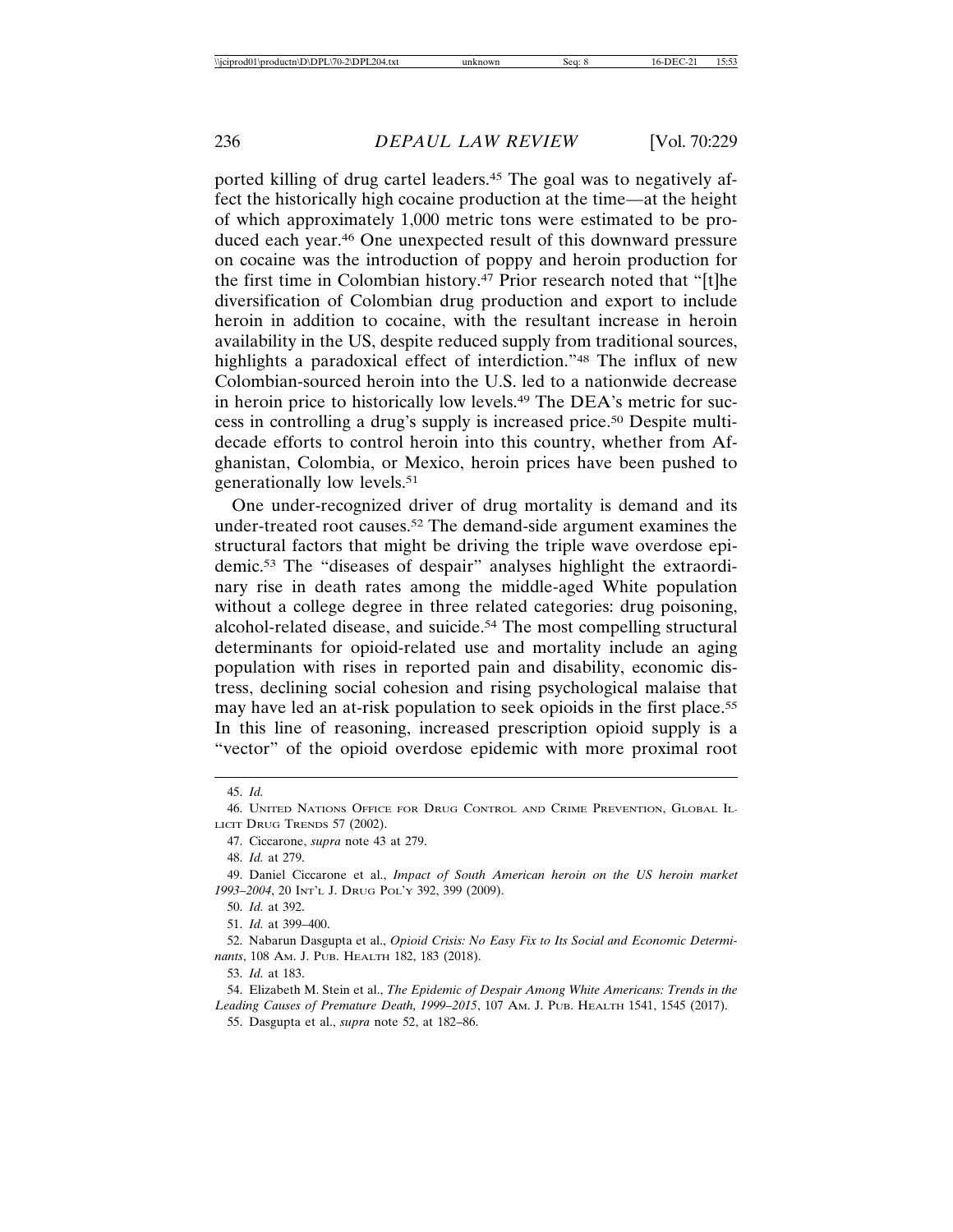causes that have worsened structural forces accompanied by generational hopelessness and despair.56

#### *B. Putting the genie "back in the bottle"*

Using its authority under the Controlled Substances Act<sup>57</sup> and in response to the synthetic opioid overdose crisis, the DEA issued a temporary scheduling order in February 2018 placing all current and future fentanyl analogues, not already scheduled, in the Schedule 1 (most restricted) classification of drugs.58 This emergency power was extended by the Temporary Reauthorization and Study of the Emergency Scheduling of Fentanyl Analogues Act until May 2021.59 This amounts to a class-wide ban on manufacturing and supply of all members of this chemical family.

More than 1,400 fentanyl analogues have been synthesized as research chemicals and two hundred of these analogues have been studied pharmacologically.60 The DEA's National Forensic Laboratory Information Service is actively tracking over sixteen analogues which have entered the illicit drug market.<sup>61</sup> The public health concerns center on the illicit fentanyl agonists which have abuse potential and overdose risk due to their potency.62 It is important to keep in mind that chemical structure alone does not tell us if there are potential antagonists (like naloxone) and partial agonists (like buprenorphine) in the family of fentanyls that may be useful in treatment.63 This is important because given the potency of illicit fentanyl, we need to explore new antagonists to reverse overdose and new treatments to address greater dependency. We need better, perhaps stronger or longer lasting, antagonists and partial agonists—and they may come from the fentanyl class. The class-wide ban will potentially inhibit: (1) clinical trials of novel beneficial fentanyls and (2) clinical understandings of

<sup>56.</sup> *Id.* at 182–83.

<sup>57. 21</sup> U.S.C. §§ 801–904.

<sup>58.</sup> Schedules of Controlled Substances: Temporary Placement of Fentanyl-Related Substances in Schedule I, 83 Fed. Reg. 25 (proposed Feb. 6, 2018) (to be codified at 21 C.F.R. pt. 1308).

<sup>59.</sup> Temporary Reauthorization and Study of the Emergency Scheduling of Fentanyl Analogues Act, S. 3201, 116th Cong. (2020).

<sup>60.</sup> Nektaria Misailidi et al., *Fentanyls continue to replace heroin in the drug arena: the cases of ocfentanil and carfentanil*, 36 FORENSIC TOXICOLOGY 12, 12 (2018).

<sup>61.</sup> U.S. DRUG ENFORCEMENT ADMIN., DIVERSION CONTROL DIV., NFLIS BRIEF: FENTANYL AND FENTANYL-RELATED SUBSTANCES REPORTED IN NFLIS, 2015–2016 12 (2017).

<sup>62.</sup> Ciccarone, *supra* note 23, at 108.

<sup>63.</sup> *Fentanyl Analogues: Perspectives on Classwide Scheduling, Hearing Before the House Comm. on the Judiciary and Subcomm. on Crime, Terrorism, and Homeland Security*, 116th Cong. 4 (2020), *available at* https://www.congress.gov/116/meeting/house/110392/witnesses/ HHRG-116-JU08-Wstate-ComerS-20200128.pdf.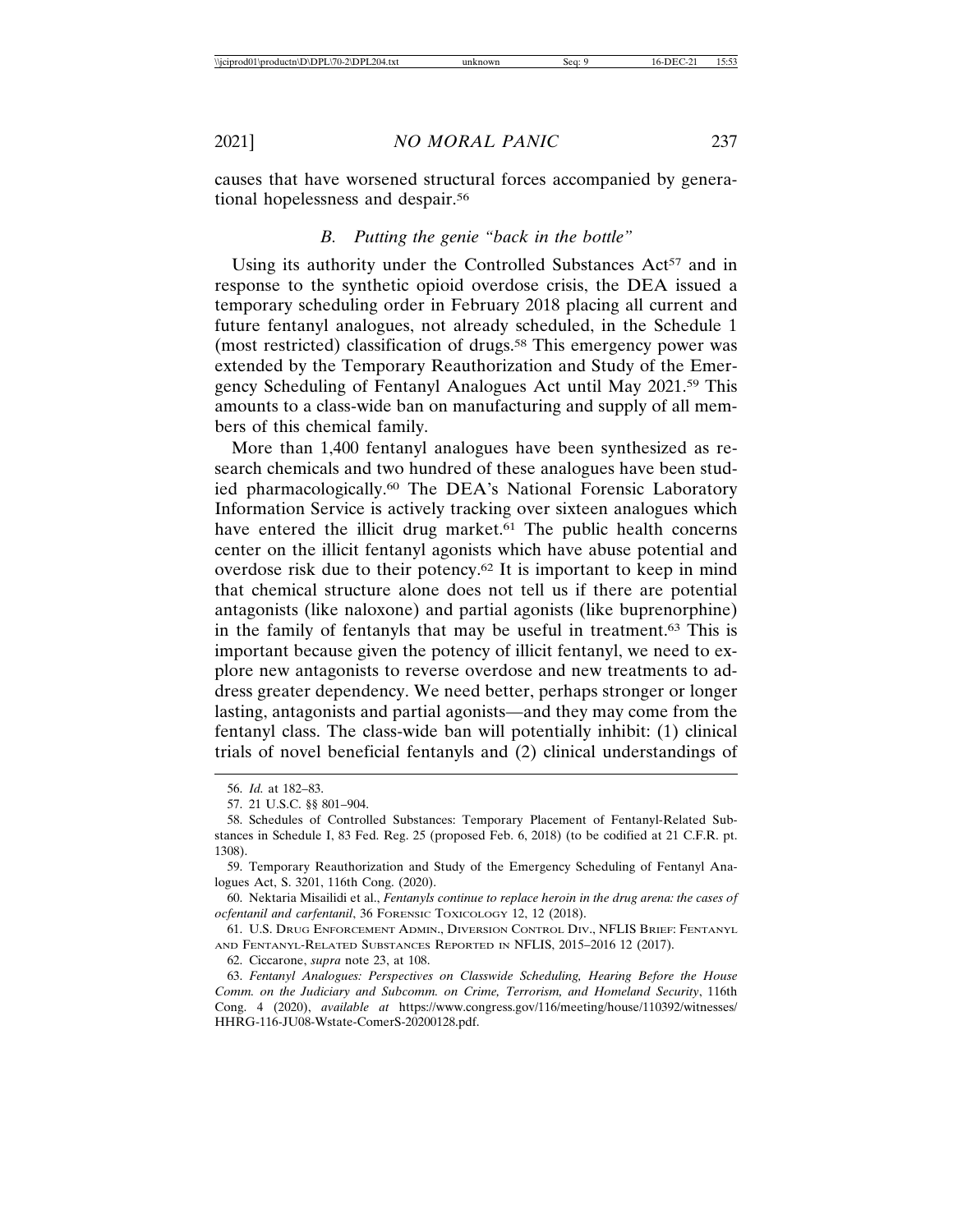how fentanyls adversely affect health, such as why overdose events are so severe.

It is important to note that, as of the latest data, the currently active class-wide ban has not yet shown to be effective. For example, drug seizure data from the Ohio Bureau of Criminal Investigation's (BCI) crime lab from 2009 to 2018 (204,951 samples across 87 counties, providing 8,352 county-month observations) was used examine trends and the relationship between drug seizures and overdose at the county level.64 Ohio has been exceptionally hard-hit by the opioid crisis, especially the third wave: fentanyls.65 The drug seizure data analysis shows the number of fentanyl analogues by year: the only fentanyl analogue detected in 2015 was acetyl fentanyl; eight new analogues appeared in 2016, six more appeared in 2017, and seven new analogues appeared in 2018.<sup>66</sup> Other non-fentanyl synthetic opioids are emerging: U-47700 in 2016, and U-48800, U-49900, and U-51754 in 2017. No decline in novel opioids over time was seen and the spillover to non-fentanyl synthetics is concerning.67 However, it is important to note that the DEA class-wide scheduling only took effect in February 2018, so longitudinal study on the effects of this policy is needed.68

In a commentary published in the International Journal of Drug Policy in 2019, I argued that synthetic opioids may represent the "end of interdiction."69 The challenge is in detecting illicit flows since, due to the very high potency of fentanyl, the volume relative to "traditional" drugs (like heroin) of smuggled shipments is low.70 One paradox of supply control was demonstrated in the alcohol prohibition of the 1920s, which was termed the "Iron Law of Prohibition." This "law" predicts that drug weight and volumes go down, while potencies go up, due to supply control.71 During Prohibition, the illicit alcohol trade shifted from beer to high alcohol content liquors to avoid detection.72 We see evidence of this effect in the current triple wave opioid crisis as supply pressures on opioid pills, especially those illicitly mar-

70. *Id.*

71. Leo Beletsky & Corey S. Davis, *Today's fentanyl crisis: Prohibition's Iron Law, revisited*, 46 INT'L J. DRUG POL'Y 156, 157 (2017).

<sup>64.</sup> Rosenblum et al., *supra* note 28, at 1–11.

<sup>65.</sup> *Id.* at 2.

<sup>66.</sup> *Id.* at 4.

<sup>67.</sup> *See generally id.*

<sup>68.</sup> Schedules of Controlled Substances: Temporary Placement of Fentanyl-Related Substances in Schedule I, 83 Fed. Reg. 25 (proposed Feb. 6, 2018) (to be codified at 21 C.F.R. pt. 1308).

<sup>69.</sup> Ciccarone, supra note 7, at 186.

<sup>72.</sup> *Id.*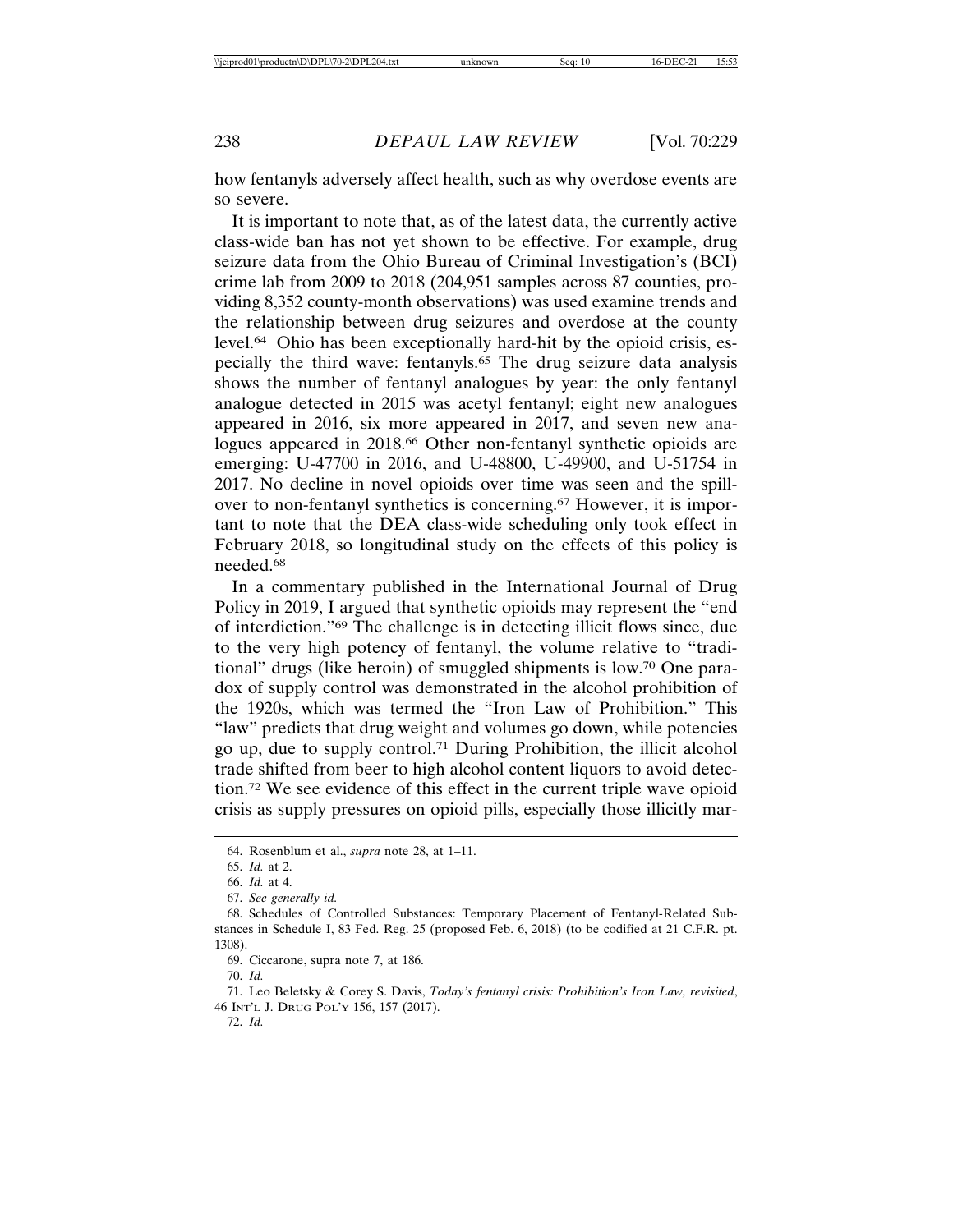keted, shifted the street market to higher potency heroin and then to even higher potency fentanyl.73 The new "Iron Law" suggests that highly potent-by-volume drugs like fentanyl are expected due to the honing effects of interdiction.

Why is it so hard to get the fentanyl supply genie back in the bottle? In a recent publication, *The Future of Fentanyl*, Bryce Pardo and colleagues discuss the drivers of the synthetic opioid market in the U.S.: increased profitability, lack of regulatory capacity in the main source country, China, as well as technological advancements in purchasing (i.e., cryptocurrencies) and routing.74 The change in source-country of our imported illicit opioids is important: from known criminal trafficking organizations within Afghanistan, Colombia, and Mexico, to new source-countries like China. In addition, moving from agriculturalbased drugs, such as poppy-derived heroin, to lab-based drugs, like fentanyls, makes the sourcing and routing more challenging to detect. In addition, the technology to produce fentanyls is mobile; if China were able to crack down on domestic illicit production, the supply balloon could squeeze production to another new source-country.

Making the class-ban on fentanyl permanent will also likely increase trends in federal prosecution of fentanyl trafficking. Sentencing commission data show dramatic increases in fentanyl trafficking offenders, disproportionately among persons of color, with 41% having no prior criminal record and 50% at the bottom of the distribution chain.75 Over half of those charged/convicted did not know they were selling fentanyl.76

## *C. No moral panic*

Sociologists and criminologists talk about "moral panics" when society collectively acts out of instinct or fear.77 We saw this pervasive fear-based reaction when HIV infection became an epidemic in the 1990s and those living with AIDS were shunned and treated prejudi-

<sup>73.</sup> Ciccarone, *supra* note 7, at 189.

<sup>74.</sup> BRYCE PARDO ET AL., THE FUTURE OF FENTANYL AND OTHER SYNTHETIC OPIOIDS XV–XXVVIII (2019).

<sup>75.</sup> *Public Data Presentation for Synthetic Cathinones, Synthetic Cannabinoids, Fentanyl and Fentanyl Analogues Amendments*, U.S. SENTENCING COMMISSION (Jan. 2018) https:// www.ussc.gov/sites/default/files/pdf/research-and-publications/data-briefings/2018\_syntheticdrugs.pdf; *Quick Facts: Fentanyl Trafficking Offenses*, U.S. SENTENCING COMMISSION, https:// www.ussc.gov/sites/default/files/pdf/research-and-publications/quick-facts/Fentanyl\_FY18.pdf (last viewed Mar. 12, 2021).

<sup>76.</sup> *Id.*

<sup>77.</sup> Chas Critcher, *Moral Panics*, CRIMINOLOGY & CRIM. JUST., OXFORD RES. ENCYCLOPE-DIAS (Mar. 29, 2017), *available at* https://oxfordre.com/criminology/view/10.1093/acrefore/ 9780190264079.001.0001/acrefore-9780190264079-e-155.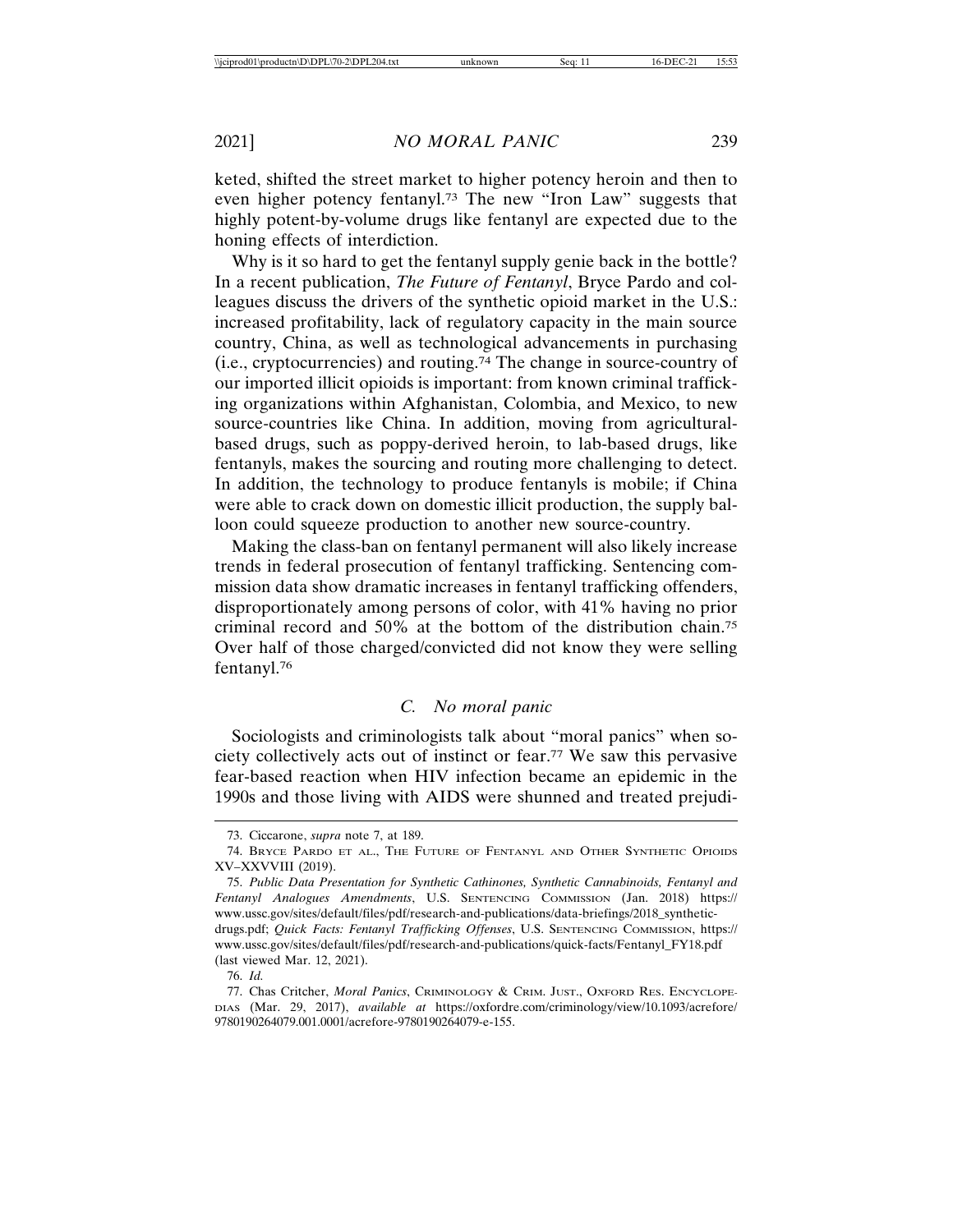cially. In that era, stigma and shame were seen as political tools to restrain sexuality and "degay" the at-risk population.78 Commonly believed, but irrational, fears of HIV infection through casual contact contributed to this.79

The notion of moral panic often fits in describing our collective response to problematic drug waves. Caroline Acker summarizes this recurrent theme in her book, *Creating the American Junkie*: "In recent decades, one drug has succeeded another in the headlines, each accompanied by admonitions that it is uniquely addictive or likely to produce bizarre behavior."80 The response to each drug wave, more often than not, has emphasized punitive over therapeutic measures.81 Crack (cocaine bicarbonate) use was particularly demonized as a social "plague." Reinarman and Levine, in their edited volume, *Crack in America*, emphasize the misdirection inherent in these panics: "The crack scare, like previous drug scares and antidrug campaigns, promoted misunderstandings of drug use and abuse, blinded people to the social sources of many social problems (including drug problems), and constrained the social policies that might reduce those problems."82 Moral panics, by putting excessive focus on behavior and behavior change, tend to "blame the victim." Mannion and Small, in a recent essay, sum the issue well: "Blaming individuals and groups for the health needs they manifest leads to a focus on disciplinary power and, in so doing, ignores underlying biological and structural causes and puts undue and counter-productive pressure on the vulnerable."83

The moral panic over fentanyl leads to irrational claims, such as the fear that fentanyl cannot be touched or that fentanyl is being deliberately put into all substances, and subsequent responses, including a rise in tougher penalties for fentanyl use/possession/manufacture.84 Fear, moral panic, and penalization of drug use all lead to stigma and marginalization of the affected population. The consequences of wide-

81. *Id.*

<sup>78.</sup> GABRIEL ROTELLO, SEXUAL ECOLOGY: AIDS AND THE DESTINY OF GAY MEN 113–17 (1997).

<sup>79.</sup> SIMON WATNEY, POLICING DESIRE: PORNOGRAPHY, AIDS, AND THE MEDIA 38–57 (3d ed. 1997).

<sup>80.</sup> CAROLINE JEAN ACKER, CREATING THE AMERICAN JUNKIE: ADDICTION RESEARCH IN THE CLASSIC ERA OF NARCOTIC CONTROL 1–12 (2002).

<sup>82.</sup> CRAIG REINARMAN & HARRY G. LEVINE, *Crack in Context: America's Latest Demon Drug*, *in* CRACK IN AMERICA: DEMON DRUGS AND SOCIAL JUSTICE 46 (Craig Reinarman & Harry G. Levine eds., 1st ed. 1997).

<sup>83.</sup> Russell Mannion & Neil Small, *On Folk Devils, Moral Panics and New Wave Public Health*, 8 INT'L J. HEALTH POL'Y & MGMT 678, 682 (2019).

<sup>84.</sup> MICHAEL COLLINS & SHEILA P. VAKHARIA, CRIMINAL JUSTICE REFORM IN THE FENTANYL ERA: ONE STEP FORWARD, TWO STEPS BACK 3–4 (2020).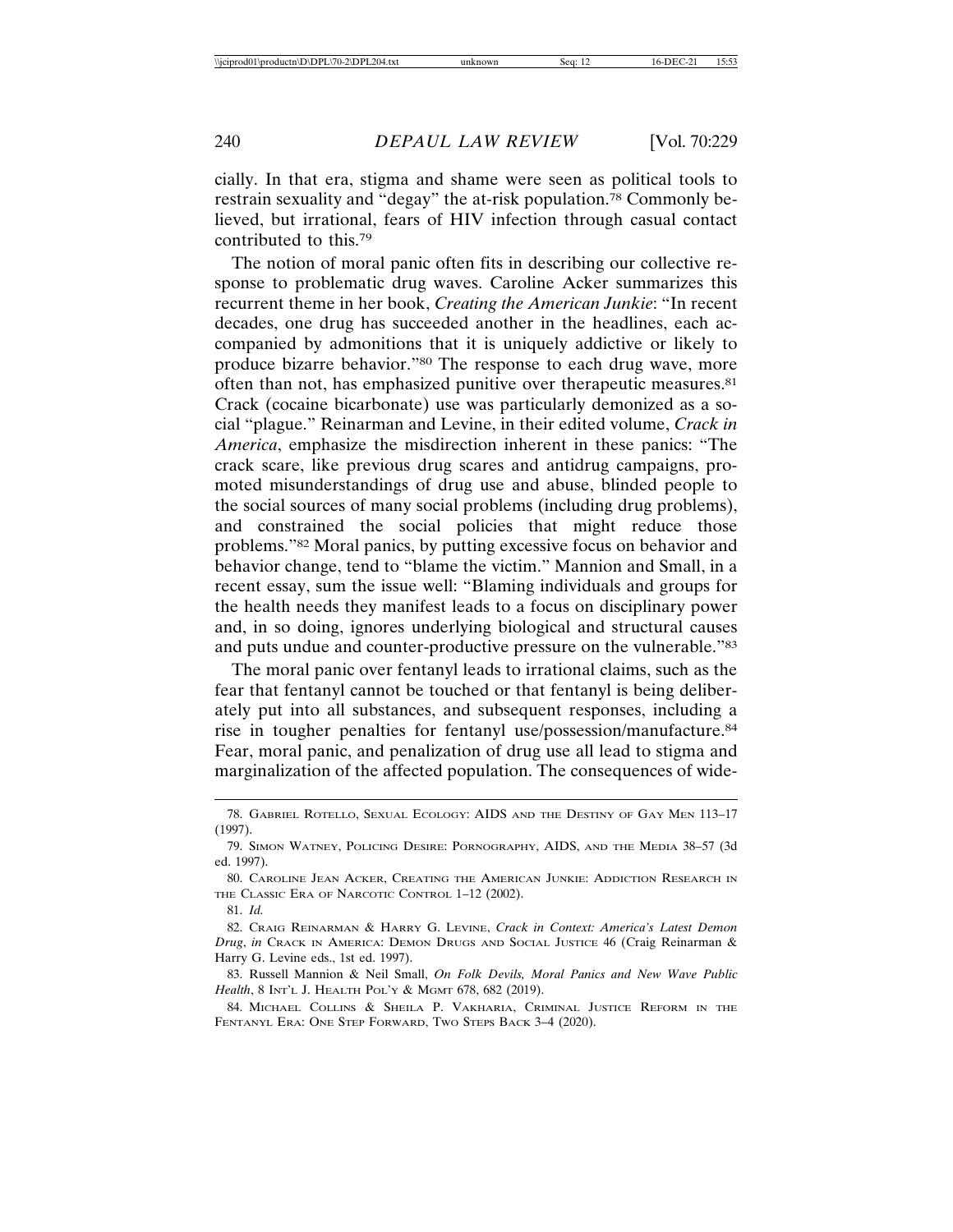spread moral panic run counter to the goals of public health, which seeks to encourage individuals to come forward for prevention and treatment services. Instead, moral panic induces individuals to run and hide.

#### III. THE WAY FORWARD

I have lost too many colleagues, patients, and research participants to overdose. I understand the desire to act and the need to do something to reduce the carnage. But I also know the danger of moral panic and the stigmatizing effects of excessively punitive approaches and exuberant supply reduction approaches. By increasing stigma—a very powerful force in human nature—they are simply counterproductive to the goals of public health.

Fentanyls are likely here to stay. They are the new norm. Instead of fear, let us respond with a public health orientation of science, reason, and compassion.

In meeting with criminal justice leaders at various national meetings held by the National Institute of Justice, DEA, High Intensity Drug Trafficking Areas (HIDTAs) among others, they have stated that "[w]e are not going to arrest our way out of this." They, and leaders at the Office of National Drug Control Policy (ONDCP), have called for public health/public safety partnerships."85 These shifts in political tone from leadership – and public perspective – favor treatment over incarceration.

Chauncey Parker, Executive Assistant District Attorney in the Manhattan District Attorney's Office and Director of the New York/ New Jersey HIDTA program often speaks of his "North Star" in tackling the fentanyl problem: *to reduce deaths*. So what strategies are most likely to reduce deaths?

- Offer treatment over punishment. Pre-arrest diversion<sup>86</sup> and other strategies to move individuals from prosecution to medical help for their substance use disorder have a growing evidence base of effectiveness.87

<sup>85.</sup> COMMUNITY ORIENTED POLICING SERVICES & POLICE EXECUTIVE RESEARCH FORUM, BUILDING SUCCESSFUL PARTNERSHIPS BETWEEN LAW ENFORCEMENT AND PUBLIC HEALTH AGENCIES TO ADDRESS OPIOID USE 3–7 (2016).

<sup>86.</sup> Jac Charlier, *Pre-Arrest Diversion (PAD): Emerging Issues and Example Policy Responses*, TASC CTR. HEALTH & JUST., https://www.centerforhealthandjustice.org/TascBlog/ images/documents/Publications/Pre-ArrestDiversion-IssuesandPolicy\_SlideShow.pdf (last visited Mar. 12, 2021).

<sup>87.</sup> Henry J. Steadman & Michelle Naples, *Assessing the effectiveness of jail diversion programs for persons with serious mental illness and co-occurring substance use disorders*, 23 BEHAV. SCI. & L. 163, 163 (2005).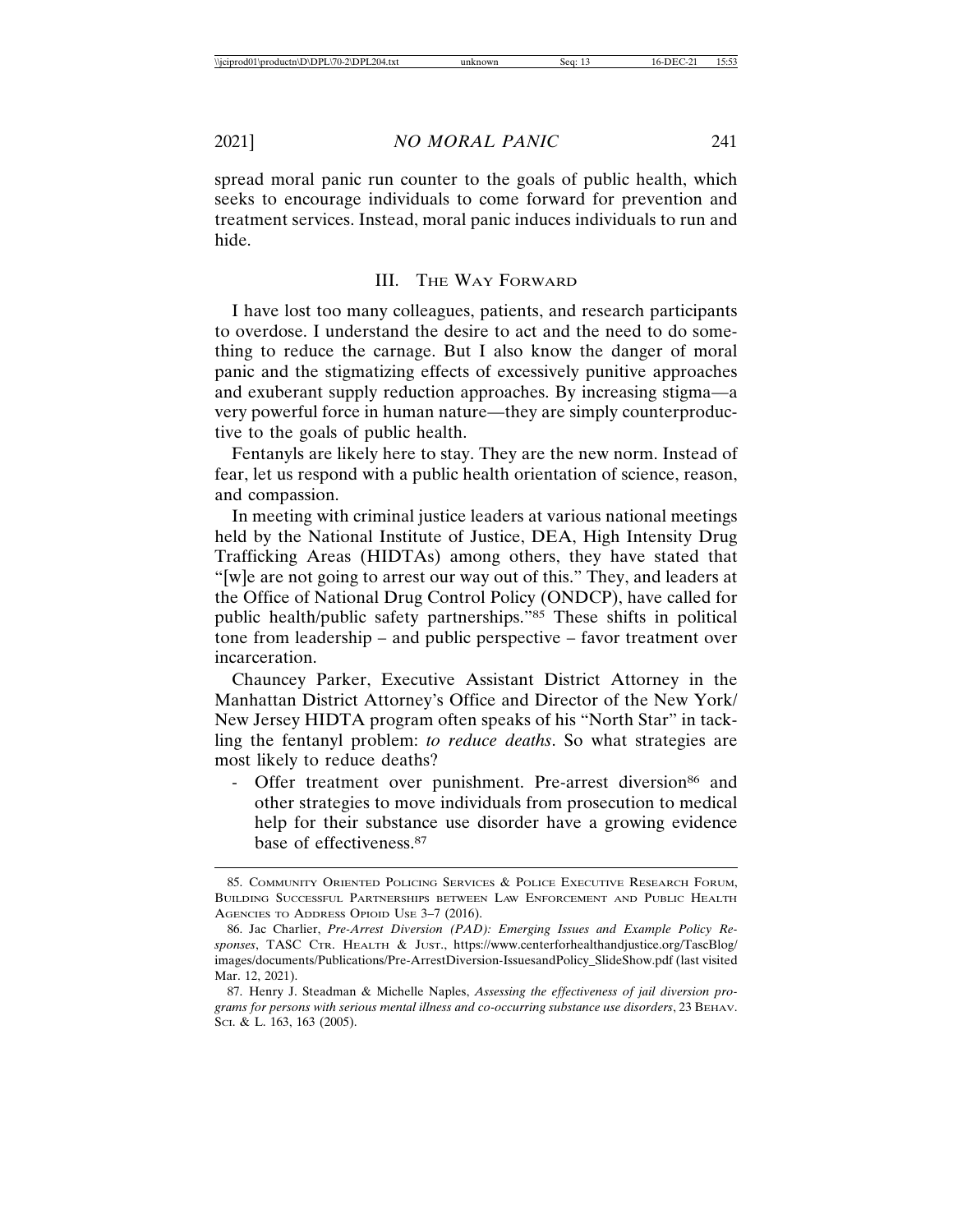- Expand treatment for opioid use disorder. Medically assisted treatment (MAT) includes three medications, i.e., methadone, buprenorphine and extended-release naltrexone, shown to be medically effective and cost-effective.<sup>88</sup> A recent meta-analysis showed impressive reductions in mortality attributable to receipt of MAT.89 Buprenorphine is one of the more efficacious from a public health standpoint as it can be prescribed by primary care providers, thus greatly expanding treatment availability. However, regulatory burdens, like mandatory prescriber training and DEA licensing inscribed in the DATA 2000 law authorizing its use, has led to lower levels of prescriber uptake.<sup>90</sup> The Mainstreaming Addiction Treatment Act of 2019, with House  $(H.R.248291)$  and Senate  $(S.207492)$  versions, attempts to address the barriers inherent in the original legislation.
- Increase federal funding. Federal legislative efforts to address the opioid crisis, including the Comprehensive Addiction and Recovery Act (CARA)93 and the Substance Use Disorder Prevention that Promotes Opioid Recovery and Treatment for Patients and Communities Act (SUPPORT)94 are quite helpful, yet much more is needed. Overdose deaths from all opioids have continued to rise: a 29% year-over-year increase through July 2020, according to CDC provisional data.95
- Greater support for prevention. Harm reduction ideas and prevention technologies, once controversial, are gaining both evidence and acceptance.<sup>96</sup> The goal of harm reduction is to reduce deaths and other harms from drug use.<sup>97</sup> Because it is personcentric and non-judgmental, it can reduce stigma and lead to greater engagement with individuals who use drugs – it can even

<sup>88.</sup> Nora D. Volkow et al., *Medication-Assisted Therapies—Tackling the Opioid-Overdose Epidemic*, 370 NEW ENG. J. MED. 2063, 2065 (2014). More recent terminology is "medications for opioid use disorder" (MOUD).

<sup>89.</sup> Jun Ma et al., *Effects of medication-assisted treatment on mortality among opioids users: a systematic review and meta-analysis*, 24 MOLECULAR PSYCHIATRY 1868, 1868 (2018).

<sup>90.</sup> Kevin Fiscella *et al., Buprenorphine Deregulation and Mainstreaming Treatment for Opioid Use Disorder: X the X Waiver*, 76 JAMA PSYCHIATRY 229, 229 (2019).

<sup>91.</sup> Mainstreaming Addiction Treatment Act of 2019, H.R. 2482, 116th Cong. (2019).

<sup>92.</sup> Mainstreaming Addiction Treatment Act of 2019, S. 2074, 116th Cong. (2019).

<sup>93.</sup> Comprehensive Addiction and Recovery Act, S. 524, 114th Cong. (2016) (enacted).

<sup>94.</sup> SUPPORT for Patients and Communities Act, H.R. 6, 115th Cong. (2018) (enacted).

<sup>95.</sup> *12 Month-ending Provisional Number of Drug Overdose Deaths*, CDC, NAT'L CTR. HEALTH STATS., https://www.cdc.gov/nchs/nvss/vsrr/drug-overdose-data.htm#dashboard (last updated Feb. 7, 2021) (last visited Mar. 5, 2021).

<sup>96.</sup> Alison Ritter & Jacqui Cameron, *A review of the efficacy and effectiveness of harm reduction strategies for alcohol, tobacco and illicit drugs*, 25 DRUG ALCOHOL REV. 611, 618–19 (2006).

<sup>97.</sup> Dan Ciccarone, *Henceforth harm reduction?*, 23 INT'L J. DRUG POL'Y 16, 16 (2012).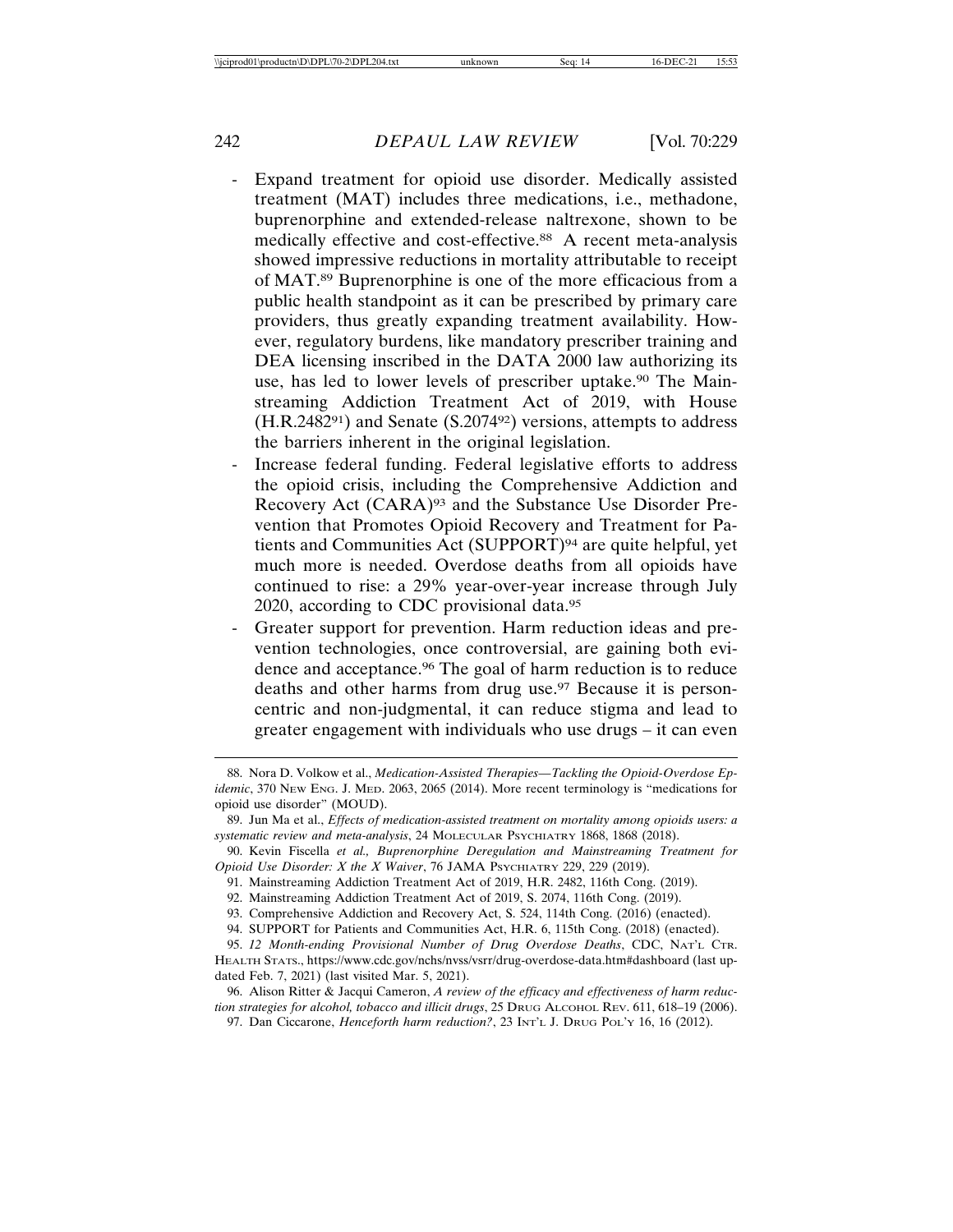serve as a bridge to treatment. Interventions, such as syringe service programs, are now supported by such leaders as former HHS Assistant Secretary Brett Giroir at the Department of Health and Human Services. Naloxone distribution, once quite controversial, is also endorsed by former U.S. Surgeon General Jerome Adams. Bolder ideas include supervised consumption services<sup>98</sup> and heroin-assisted treatment.<sup>99</sup>

Surveillance of the drug supply, a possible element of a public health/public safety partnership, can potentially act as an early warning system alerting front-line responders and those who use drugs to dangerous changes in supply.100 Another emerging approach includes drug checking. Heroin users who used fentanyl immunoassay test strips to check for fentanyl had greater odds of positive changes in behavior.101

#### IV. CONCLUSION

At this moment we are still working on yesterday's problem. The fourth wave of the opioid crisis sees a shift in use patterns to include methamphetamine and cocaine with dramatically rising curves in stimulant-related deaths.102 To end the multi-decade, multi-generational exponential increase in drug mortality, we need bold, creative, and perhaps novel responses. There is growing evidence that we need to address the socioeconomic determinants of health if we are to "fill in the cracks" of society that the waves of drug supply fall into.103

In collaboration with Josh Katz at the *New York Times*, thirty experts were asked to think "big, but realistically, about solutions. Imagine you had \$100 billion to spend over five years — a little less than current federal domestic H.I.V./A.I.D.S. spending — to address the

<sup>98.</sup> Chloé Potier et al., *Supervised injection services: what has been demonstrated? A systematic literature review*, 145 DRUG & ALCOHOL DEPENDENCE 48, 48–68 (2014).

<sup>99.</sup> BEAU KILMER ET AL., CONSIDERING HEROIN-ASSISTED TREATMENT AND SUPERVISED DRUG CONSUMPTION SITES IN THE UNITED STATES vi–xii (2018).

<sup>100.</sup> Ciccarone, *supra* note 7, at 187; Rosenblum et al., *supra* note 28, at 8.

<sup>101.</sup> Nicholas C. Peiper et al., Fentanyl test strips as an opioid overdose prevention strategy: Findings from a syringe services program in the Southeastern United States, 63 INT'L J. DRUG POL'Y 122, 122 (2019).

<sup>102.</sup> Berkshire District Attorney's Office, *"Fourth Wave of the Opioid Epidemic: Polysubstance Use" Hosted by Berkshire District Attorney's Office and the Berkshire Opioid Addiction Prevention Collaborative*, MASS. (Aug. 21, 2020), https://www.mass.gov/news/fourth-wave-of-theopioid-epidemic-polysubstance-use-hosted-by-berkshire-district-attorneys (last viewed Mar. 5, 2021).

<sup>103.</sup> Dasgupta et al., *supra* note 52, at 186–87.